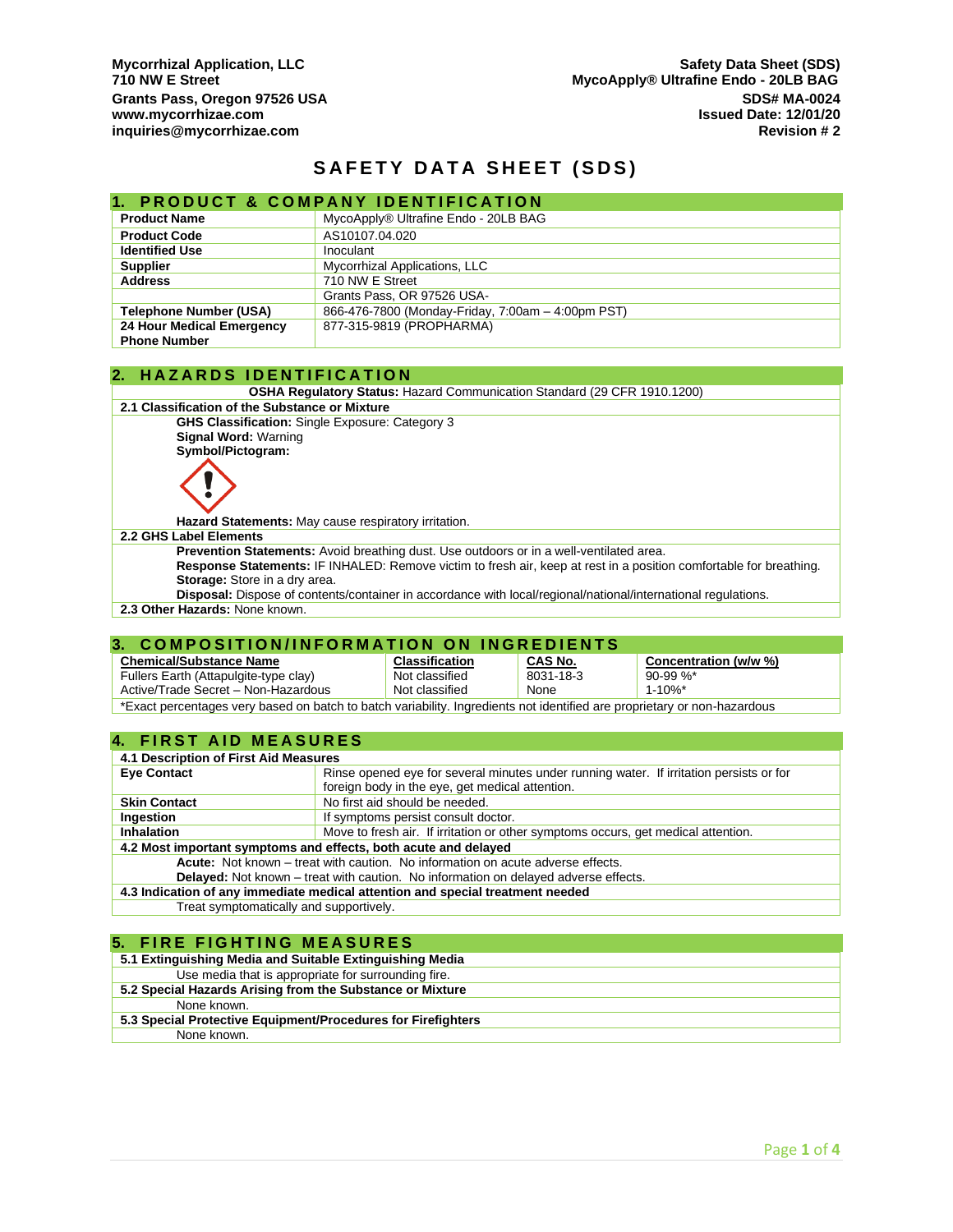#### **6. ACCIDENTAL RELEASE MEASURES**

**6.1 Personal Precautions, Protective Equipment and Emergency Procedures**

No special equipment is required for spill clean-up. For dusty conditions, an approved respirator may be needed. For dusty conditions, an approved respirator may be needed. Refer to Section 8 for additional information.

## **6.2 Environmental Precautions**

Report releases as required by local and federal regulation.

**6.3 Methods and Material for Containment and Cleaning Up**

Sweep up and collect for proper disposal.

#### **7. H A N D L I N G & S T O R A G E**

#### **7.1 Precautions for Safe Handling**

Avoid breathing dust. Ensure good ventilation/exhaustion at the workplace.

**7.2 Conditions for Safe Storage, Including any Incompatibilities**

Store in a dry area. Avoid consistent temperature above 120 degrees Fahrenheit. Keep container tightly sealed.

## **8. EXPOSURE CONTROLS/PERSONAL PROTECTION**

| <b>8.1 Exposure Controls</b>         |                                                                               |
|--------------------------------------|-------------------------------------------------------------------------------|
| <b>Chemical Name:</b>                | 15 mg/m3 (total dust) TWA OSHA PEL                                            |
| Fullers Earth (Attapulgite-type clay | 5 mg/m3 (respirable dust) TWA OSHA PEL                                        |
| <b>Engineering Controls</b>          | For operations where the exposure limit may be exceeded, local exhaust        |
|                                      | ventilation is recommended.                                                   |
| 8.2 Personal Protective Equipment    |                                                                               |
| <b>Skin Protection</b>               | None required for normal use.                                                 |
| <b>Eye Protection</b>                | Safety glasses or goggles if needed to prevent eye contact.                   |
| <b>Respiratory Protection</b>        | None required for normal use. For operations where the dust concentration may |
|                                      | be excessive, a dust respirator may be used. Follow OSHA regulations in the   |
|                                      | selection and use of respiratory protection.                                  |

# **9. PHYSICAL & CHEMICAL PROPERTIES**

| 9.1 Information on basic Physical and Chemical Properties |                             |  |
|-----------------------------------------------------------|-----------------------------|--|
| <b>Property</b>                                           | Value                       |  |
| <b>State</b>                                              | Powder                      |  |
| Appearance                                                | Gray to tan                 |  |
| Odor                                                      | Earthy                      |  |
| Odor Threshold                                            | Not applicable              |  |
| рH                                                        | Not applicable              |  |
| Melting Point /Freezing Point                             | 1710°C / Not applicable     |  |
| Initial boiling point & range                             | 4046°F (2230°C)             |  |
| Flashpoint                                                | Not applicable              |  |
| Evaporation Rate (Butyl acetate=1)                        | Not applicable              |  |
| Flammability (solid, gas)                                 | Not applicable              |  |
| Flammable Limits in Air % by Volume                       | LEL (Lower): Not applicable |  |
|                                                           | UEL (Upper): Not applicable |  |
| Vapor pressure                                            | Not applicable              |  |
| Vapor density (air=1)                                     | Not applicable              |  |
| Relative Density (water=1)                                | Not applicable              |  |
| Solubility                                                | Insoluble                   |  |
| Partition coefficient (n-octanol/water)                   | Not applicable              |  |
| Autoignition temperature                                  | Not applicable              |  |
| Decomposition temperature                                 | Not applicable              |  |
| Viscosity                                                 | Not applicable              |  |
| <b>Flammability Class</b>                                 | Not applicable              |  |
| <b>Oxidation Properties</b>                               | Not applicable              |  |

| <b>10. STABILITY &amp; REACTIVITY</b>   |                                                       |  |
|-----------------------------------------|-------------------------------------------------------|--|
| 10.1 Reactivity                         | No further relevant information available.            |  |
| <b>10.2 Chemical Stability</b>          | No decomposition if used according to specifications. |  |
| 10.3 Possibility of Hazardous Reactions | No further relevant information available.            |  |
| 10.4 Conditions to Avoid                | No further relevant information available.            |  |
| 10.5 Incompatible Material              | No further relevant information available.            |  |
| 10.6 Hazardous Decomposition Products   | No dangerous decomposition products known.            |  |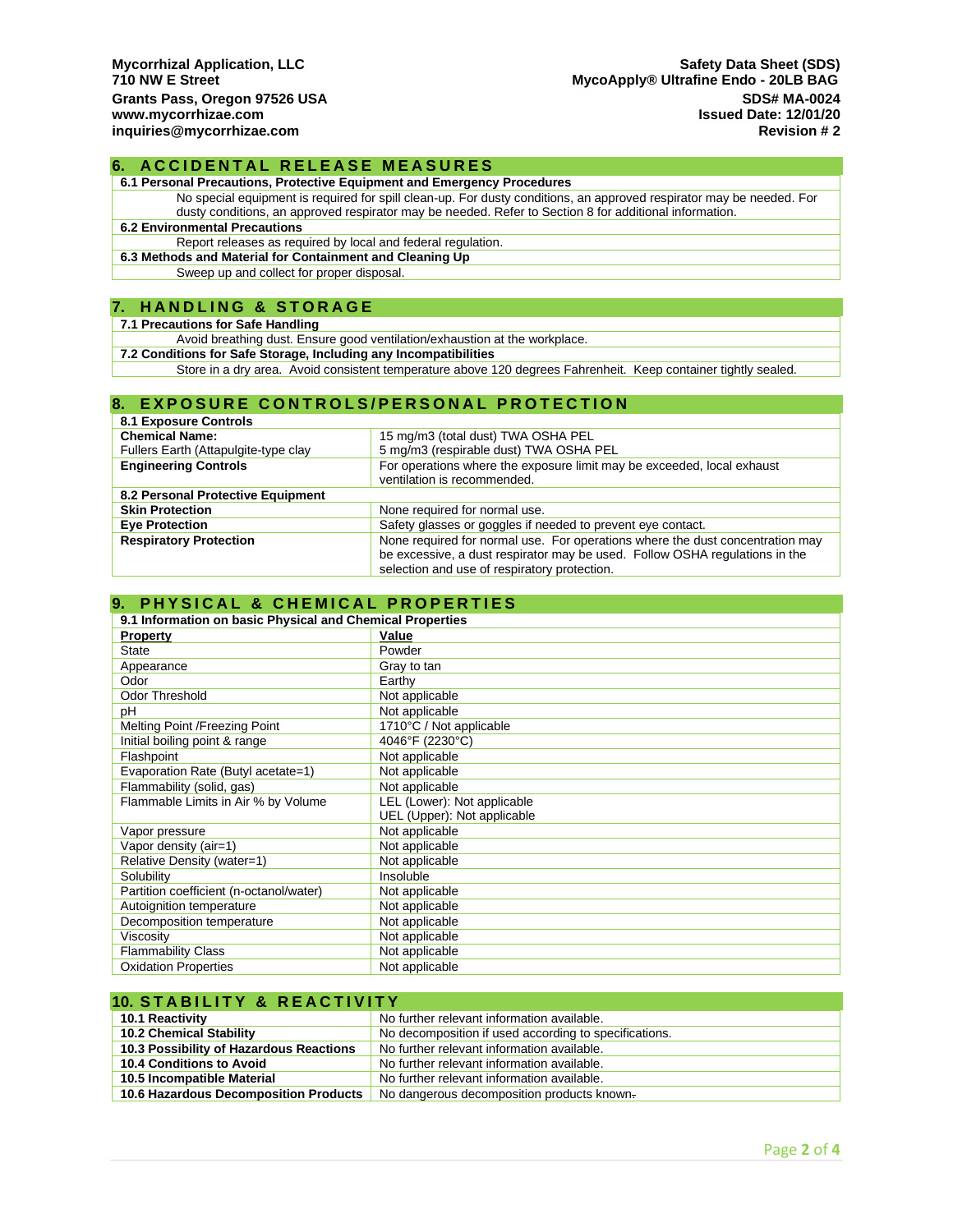## **11. TOXICOLOGICAL INFORMATION**

| 11.1 Information on Toxicological Effects |                                                                                                                            |  |
|-------------------------------------------|----------------------------------------------------------------------------------------------------------------------------|--|
| <b>Likely Routes of Exposure</b>          |                                                                                                                            |  |
| Ingestion                                 | No adverse effects expected with unused material.                                                                          |  |
| <b>Inhalation</b>                         | Inhalation of dust may cause irritation to the eyes, nose, throat, and respiratory tract.                                  |  |
| <b>Eye Contact</b>                        | Contact with excessive concentrations of dust may cause irritation.                                                        |  |
| <b>Skin Contact</b>                       | No known hazard.                                                                                                           |  |
| <b>Chronic Effects</b>                    | Inhalation of excessive concentrations of any dust, including this material, may lead to<br>lung irritation and/or injury. |  |
| <b>Carcinogenicity Listing</b>            | None.                                                                                                                      |  |
| <b>Formulation Toxicology</b>             | None currently known.                                                                                                      |  |

## **12. ECOLOGICAL INFORMATION**

| <b>12.1 Ecotoxicity</b>               | No data available for the product. No adverse effects on the environment are expected. |  |  |
|---------------------------------------|----------------------------------------------------------------------------------------|--|--|
| 12.2 Persistence and                  | No further relevant information available.                                             |  |  |
| Degradability                         |                                                                                        |  |  |
| <b>12.3 Bioaccumulative Potential</b> | No further relevant information available.                                             |  |  |
| 12.4 Mobility in Soil                 | No further relevant information available.                                             |  |  |
| 12.5 Results of PBT and vPvB          | PBT: NA                                                                                |  |  |
| <b>Assessment</b>                     | vPvB: NA                                                                               |  |  |
| 12.6 Other Adverse Effects            | None currently known.                                                                  |  |  |

## **13. DISPOSAL CONSIDERATIONS**

#### **13.1 Disposal Methods**

**Waste treatment methods:** Recommendation; Recycle or dispose with household trash.

**Uncleansed packaging:** Recommendation; Disposal must be made according to official regulations**.**

## **14. TRANSPORT INFORMATION**

| 14.1 Transport information |                 |                 |                 |                 |
|----------------------------|-----------------|-----------------|-----------------|-----------------|
|                            | <b>DOT</b>      | <b>IMDG</b>     | <b>IATA</b>     | <b>TDG</b>      |
| UN number                  | Not applicable. | Not applicable. | Not applicable. | Not applicable. |
| Proper shipping name       | Not regulated.  | Not regulated.  | Not regulated.  | Not regulated.  |
| Hazard class(es)           | Not regulated.  | Not regulated.  | Not regulated.  | Not regulated.  |
| Packing group              | Not applicable. | Not applicable. | Not applicable. | Not applicable. |
| <b>Special precautions</b> | None.           |                 |                 |                 |

# **15. REGULATORY INFORMATION**

| 15.1 US Regulations: Safety, Health and Environment Regulations/Legislation Specific for the Substance or Mixture |                                                                                                                                                                                    |  |  |
|-------------------------------------------------------------------------------------------------------------------|------------------------------------------------------------------------------------------------------------------------------------------------------------------------------------|--|--|
| <b>US EPA Toxic Substances</b>                                                                                    | Components of this product are listed on the EPA TSCA Inventory or exempt from                                                                                                     |  |  |
| <b>Control Act (TSCA)</b>                                                                                         | notification requirements.                                                                                                                                                         |  |  |
| <b>CERCLA STATUS</b>                                                                                              | This product is not subject to CERCLA release reporting. Many states have more<br>stringent reporting requirements. Report releases as required by local and state<br>regulations. |  |  |
| <b>California Proposition 65</b>                                                                                  | None.                                                                                                                                                                              |  |  |
| <b>SARA STATUS</b>                                                                                                | Chronic: No<br>CDT: No<br>Acute: No                                                                                                                                                |  |  |
| <b>SARA 313</b>                                                                                                   | None.                                                                                                                                                                              |  |  |
| <b>RCRA STATUS</b>                                                                                                | <b>NA</b>                                                                                                                                                                          |  |  |
| <b>EINECS</b>                                                                                                     | Components of this product are listed on the EINECS Inventory or exempt from<br>notification requirements.                                                                         |  |  |
| <b>State Right-To-Know</b>                                                                                        | Consult applicable national, state provincial or local laws to determine regulations, laws or<br>ordinances which may be applicable.                                               |  |  |
| <b>OSHA HAZARD</b>                                                                                                | Not defined by the OSHA Hazard Communication Standard, 29 CFR.                                                                                                                     |  |  |
| <b>COMMUNICATION STANDARD</b>                                                                                     |                                                                                                                                                                                    |  |  |
| 15.2 Pesticide Labeling: Not an EPA registered pesticide.                                                         |                                                                                                                                                                                    |  |  |
| 15.3 International Regulations:                                                                                   |                                                                                                                                                                                    |  |  |
| <b>EU REACH</b>                                                                                                   | Contact Mycorrhizal Applications for information regarding REACH status.                                                                                                           |  |  |
| Japan MITI                                                                                                        | No data available.                                                                                                                                                                 |  |  |
| <b>AICS</b>                                                                                                       | No data available.                                                                                                                                                                 |  |  |